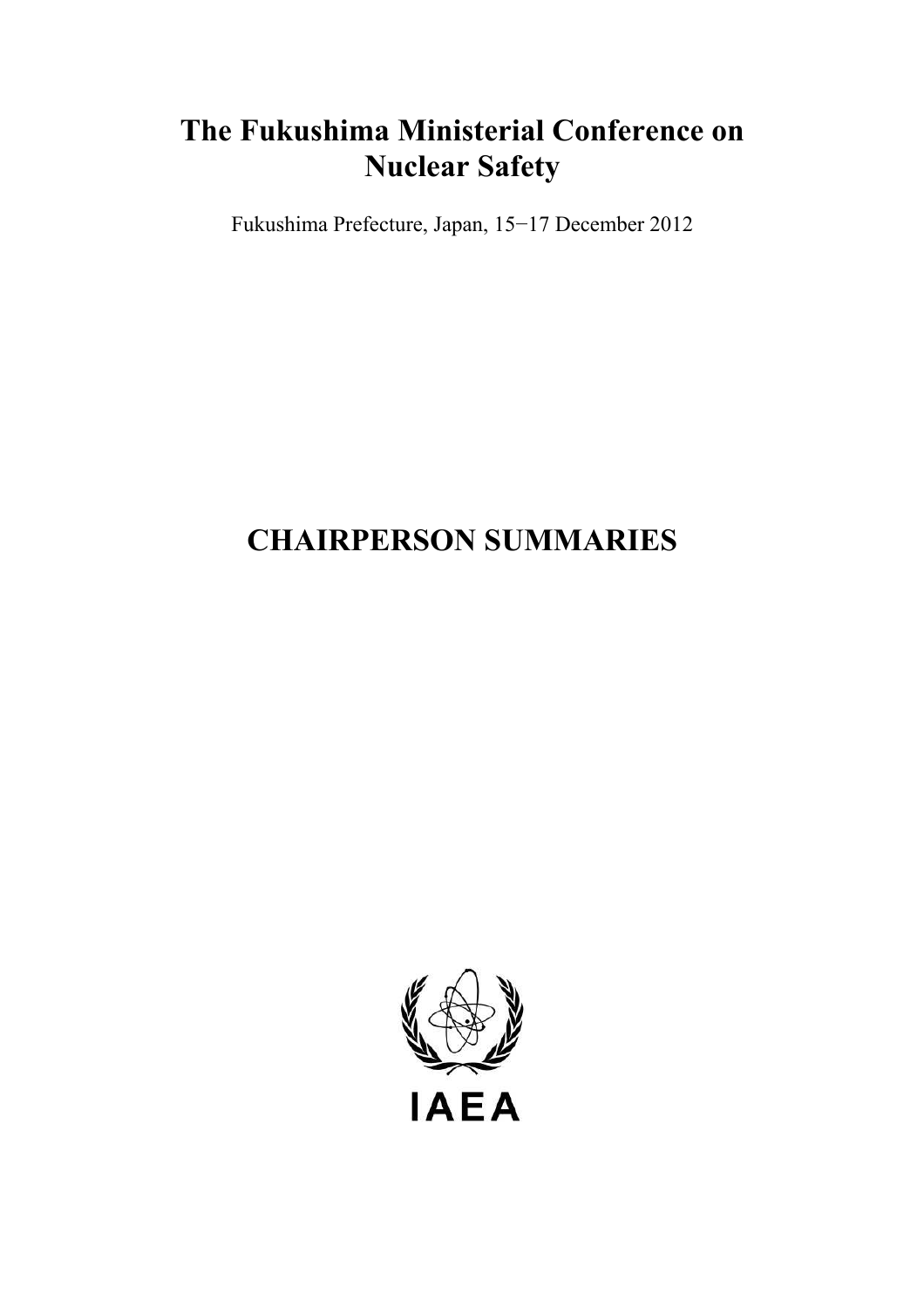The attached texts are the Chairperson summaries of the main proposals that emerged from the Working Sessions and the issues that were discussed. Where appropriate, points raised at the Plenary Session are also reflected in the texts.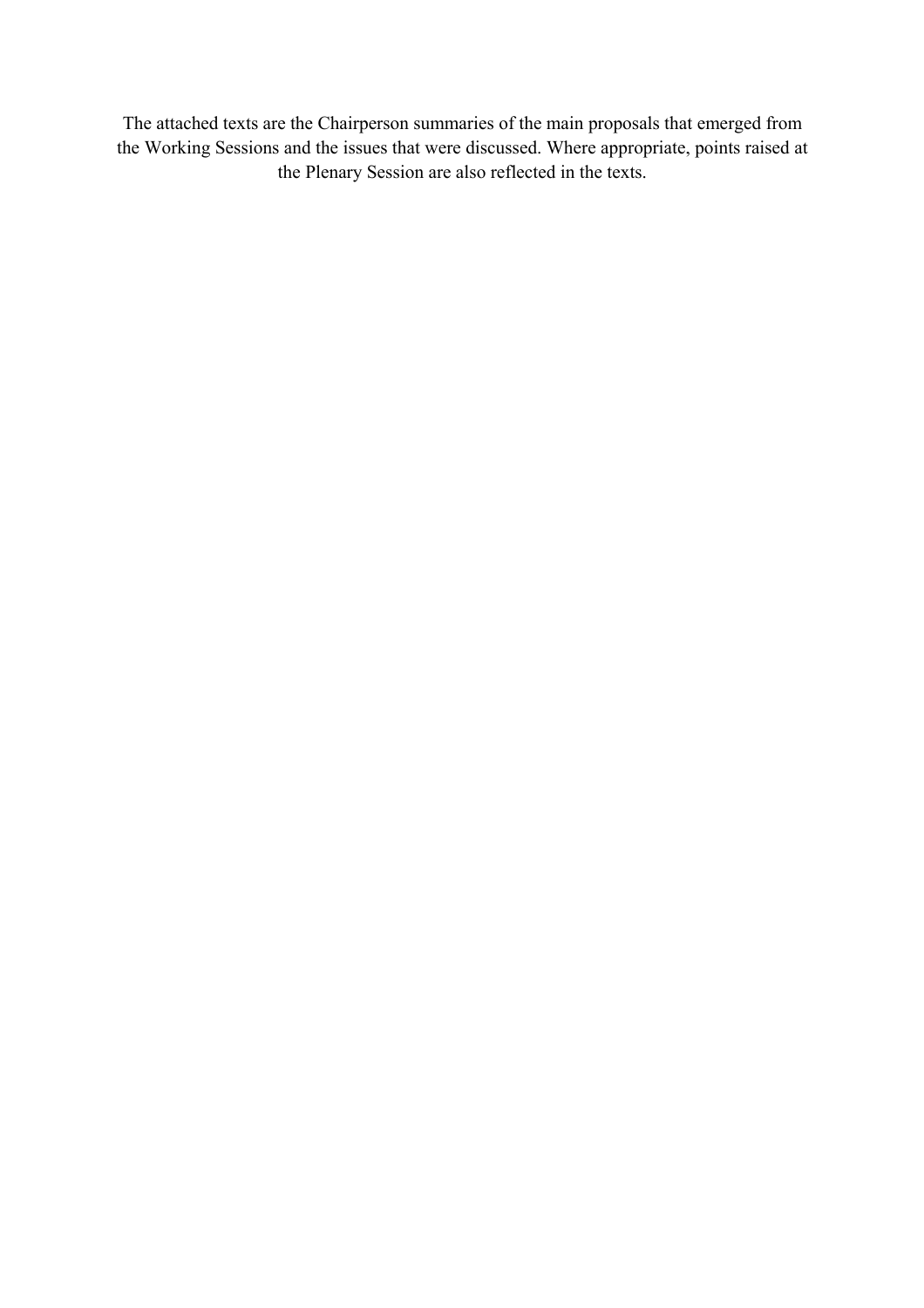#### **Working Session 1 Lessons Learned from the Accident at TEPCO's Fukushima Nuclear Power Stations**

1. Since the accident at TEPCO's Fukushima Daiichi Nuclear Power Station (hereinafter referred to as the 'Fukushima Daiichi accident'), Member States and the IAEA have been working ceaselessly to learn lessons, and to take actions to review the safety of nuclear installations and to ensure that nuclear safety improvements, where needed, are made in a timely manner.

2. It is a credit to the whole nuclear community that its response to the Fukushima Daiichi accident has led to a wide ranging examination of many safety matters aimed at improving nuclear safety in general. The actions of the IAEA in pursuing the Action Plan on Nuclear Safety (hereinafter referred to as the 'Action Plan') and, in fact, this very conference attest to the seriousness of the world nuclear community in seeking to maximize learning from the Fukushima Daiichi accident. This provides a basis for earning the trust and confidence of stakeholders.

3. It is particularly important and reassuring that the process initiated by Member States immediately after the Fukushima Daiichi accident to review site hazards and to complete complementary safety assessments (through national reviews or 'stress tests') has now been largely completed. The results of these assessments, undertaken to ensure plant robustness to extreme events, have been reported to national authorities and international organizations, and where Member States have identified the need for improvements, these have been prioritized and resourced. Such prioritization has reflected the need to maintain continued attention to the critical features of the previous safety basis for plant operation. It is reassuring to note that, despite the use of different terminology and emphases, the efforts have largely converged on the same conclusions. In addition, the similarities in actions provide confidence that significant issues have not been overlooked. The prior use of periodic safety reviews has been shown to be particularly advantageous.

4. The Fukushima Daiichi accident reminds us of the imperative of establishing an effective nuclear safety regulatory framework, including an independent (in law, practice and culture) effective expert regulator that is credible, trusted, competent and adequately resourced. To achieve this objective, it is vital to recognize the importance of scientific and technical knowledge and expertise in taking effective, optimized regulatory decisions. The importance of Member State participation in the International Conference on Effective Nuclear Regulatory Systems, to be held in Ottawa, Canada, in 2013, was highlighted.

5. In this regard, it is important to note the efforts to create the new Japanese Nuclear Regulatory Authority as an independent commission body, separated from the functions of nuclear promotion, bringing together in one body safety, security and safeguards regulation. It was highlighted that there was a commitment to ensure that regulatory lessons learned from the Fukushima accident will be incorporated into the new organization, including taking full advantage of international best practice and, especially, having openness and transparency as a core value.

6. Since March 2011, many lessons have been learned from the Fukushima Daiichi accident. Such lessons cover not only technical and regulatory aspects but also philosophical and cultural issues. As mandated by the Action Plan, the IAEA has facilitated the sharing of this information at a number of different events, including the successful International Experts Meetings held during 2012 on reactor and spent fuel safety, communication in the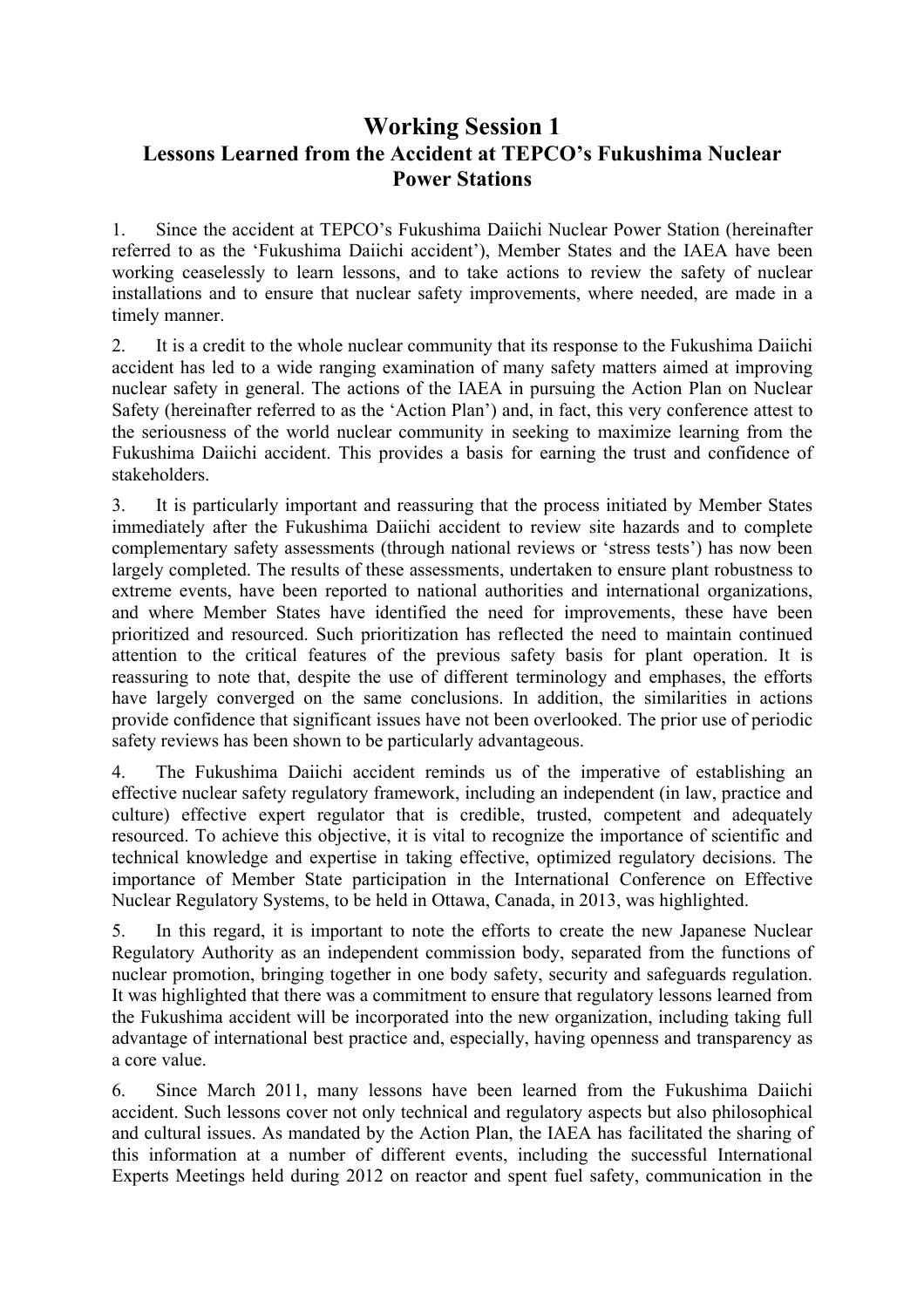event of a nuclear or radiological emergency, and protection against extreme earthquakes and tsunamis, as well as the Second Extraordinary Meeting of the Contracting Parties to the Convention on Nuclear Safety.

7. It is reassuring to see that significant progress has been made on all 12 actions established in the Action Plan. However, a large amount of work will need to be carried out by the IAEA, its Member States and others in the coming years to improve nuclear safety worldwide. This is in line with an important aspect of a sustained safety culture continuously striving for improvements to nuclear safety.

8. The Fukushima Daiichi accident has reminded us of the importance of paying careful attention to external events such as floods, earthquakes and tsunamis. It has served as the stimulus for a re-examination of the design basis to ensure that such external events are adequately taken into account and for the introduction of an additional layer of protection to prevent or mitigate a beyond design basis accident, regardless of the initiating event. However, it was noted that more work needs to be undertaken to explore what constitutes a consistent design basis and how much safety margin is reasonable for establishing adequate beyond design basis robustness. Probabilistic assessments can add value in this respect.

9. It is now time to consider further information, as reported at this conference, relating both to the lessons learned about the prevention of severe accidents and to the ways in which Member States have made progress in developing severe accident management strategies, including, inter alia, pre-positioning additional equipment, both on- and/or off-site, and the provision of procedures to use this equipment.

10. Consideration needs to be given to the potential performance of a plant in response to beyond design basis accidents; that is, the effectiveness of the measures and safety features provided for design basis accidents needs to be evaluated to see whether these measures and safety features can be enhanced to provide protection against events that had not previously been considered in the design. These enhancements might be introduced either through the provision of additional equipment or by providing protection against the effects of extreme events.

11. Mitigation capabilities need to be correspondingly enhanced; alternatively, systems not normally relied upon for mitigation may need to be re-classified (e.g. installed fire systems may take on part of the reactor/spent fuel pool cooling safety function), to adequately complement the accident prevention features. This should include updating and strengthening the severe accident management guidelines and the associated training, drills and exercise programmes to improve the overall response capability.

12. It should be emphasized that any proposed additional measures to mitigate the impact of severe accidents should not be carried out at the expense of the attention given to prevention of accidents; both these aspects need to be properly supported. The constant and full compliance of nuclear power plants with their licensing basis should continue to provide assurance at all times that safety margins are guaranteed to allow the necessary time to respond to an initiating event and to adequately mitigate and properly manage accident progression, when necessary.

13. Although the various safety measures identified in response to the Fukushima Daiichi accident will serve to improve safety, the key will always be constant vigilance, as there is no room for complacency or anything less than a total commitment to improving safety. The establishment of a robust and enduring safety culture is crucial. Licensees and regulators need to be constantly alert to any early sign of a possible degradation of safety that could directly or indirectly affect the public. Other aspects of promoting a vibrant safety culture were noted,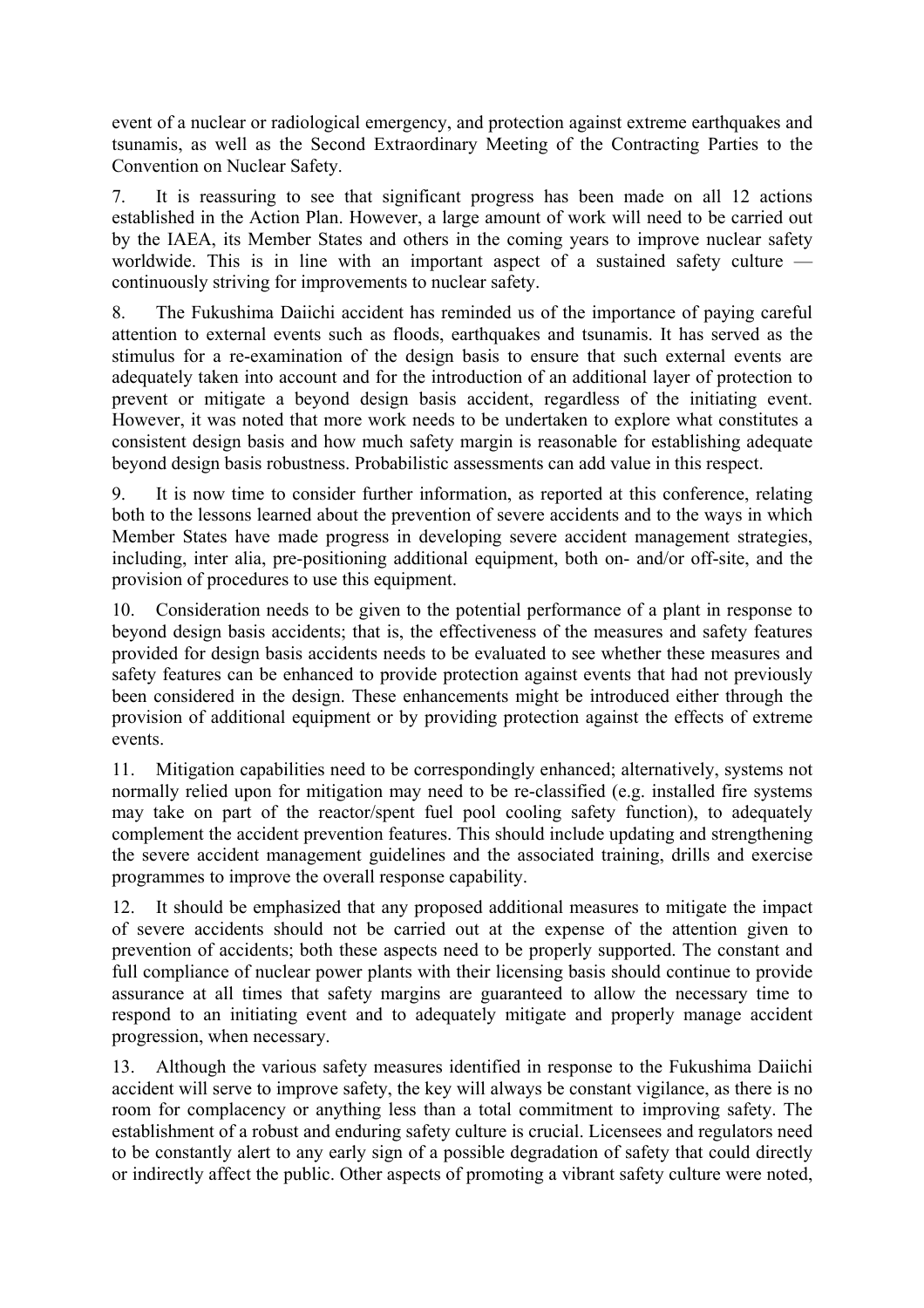in particular recognizing the significant efforts that are needed to embed the attributes of a strong safety culture, such as open reporting and learning, in a prevailing, more established culture. Additionally, it was noted that the transparency of the results of peer review missions is essential, as is ensuring that regulatory bodies operate in an open and transparent manner, thereby enhancing confidence and trust.

14. While the concepts set out in the strategy for defense in depth remain sound, the application of defense in depth requires further enhancement. The areas for enhancement include: to focus safety measures on both the prevention of accidents and the mitigation of accident consequences; to strengthen the mitigation measures to ensure containment integrity; periodically re-examining site specific external hazards to ensure the adequacy of safety margins and protective measures; and to ensure the availability and operability of resources to cope with events such as a prolonged station blackout or loss of ultimate heat sink. In addition, it is necessary to assess the effects of a combination of extreme natural hazards; to explore the uncertainties associated with extreme natural hazards using the latest technical approaches; and to account for accident propagation between units on multi-unit nuclear power plant sites as well as the impact on emergency preparedness and the severe accident management programme. The IAEA and its Member States should put additional effort into work in these areas and the dissemination of results so that the implementation of defense in depth can be improved. The IAEA is planning a conference to address this need.

15. A major lesson from the Fukushima Daiichi accident is the need for effective and independent barriers in the national nuclear safety system at the operator, regulator and stakeholder levels. This is why there has been considerable focus on enhancing the international peer review mechanisms for nuclear operators and regulators worldwide, as well as on promoting openness and transparency to ensure that stakeholders—in particular, the public—can hold industry and regulators properly to account, thereby enhancing trust and confidence. This will demand a commitment to being open to challenge, learning from others and holding each other to account, requiring working internationally through an attitude of cooperation, collaboration and mutual trust. Additionally, greater consideration will be required on organizational factors within each barrier of national and international systems.

16. The Fukushima Daiichi accident reinforces the importance of preventing accidents, even in the absence of significant direct radiation-related health impacts from certain event sequences that nevertheless led to significant social disruption. It argues for recognizing that the scope of regulatory assessments needs to include more emphasis on broader environmental and societal impacts.

17. Additional lessons learned will need to be taken forward in key areas such as regulatory effectiveness, human and organizational factors, periodic safety reviews, severe accidents and source term determination for radiation protection.

18. The adoption by the Board of Governors of the IAEA Action Plan on Nuclear Safety and its unanimous endorsement by Member States at the 2011 IAEA General Conference has provided a significant driving force for the identification of lessons learned and the implementation of safety improvements.

19. While significant progress has been made, considerable work remains to be done under the Action Plan. It is important for all those involved—whether nuclear regulators, plant operators, governments or international organizations—to maintain the momentum gained in the 15 months since the adoption of the Action Plan in the collective drive to improve nuclear safety around the world.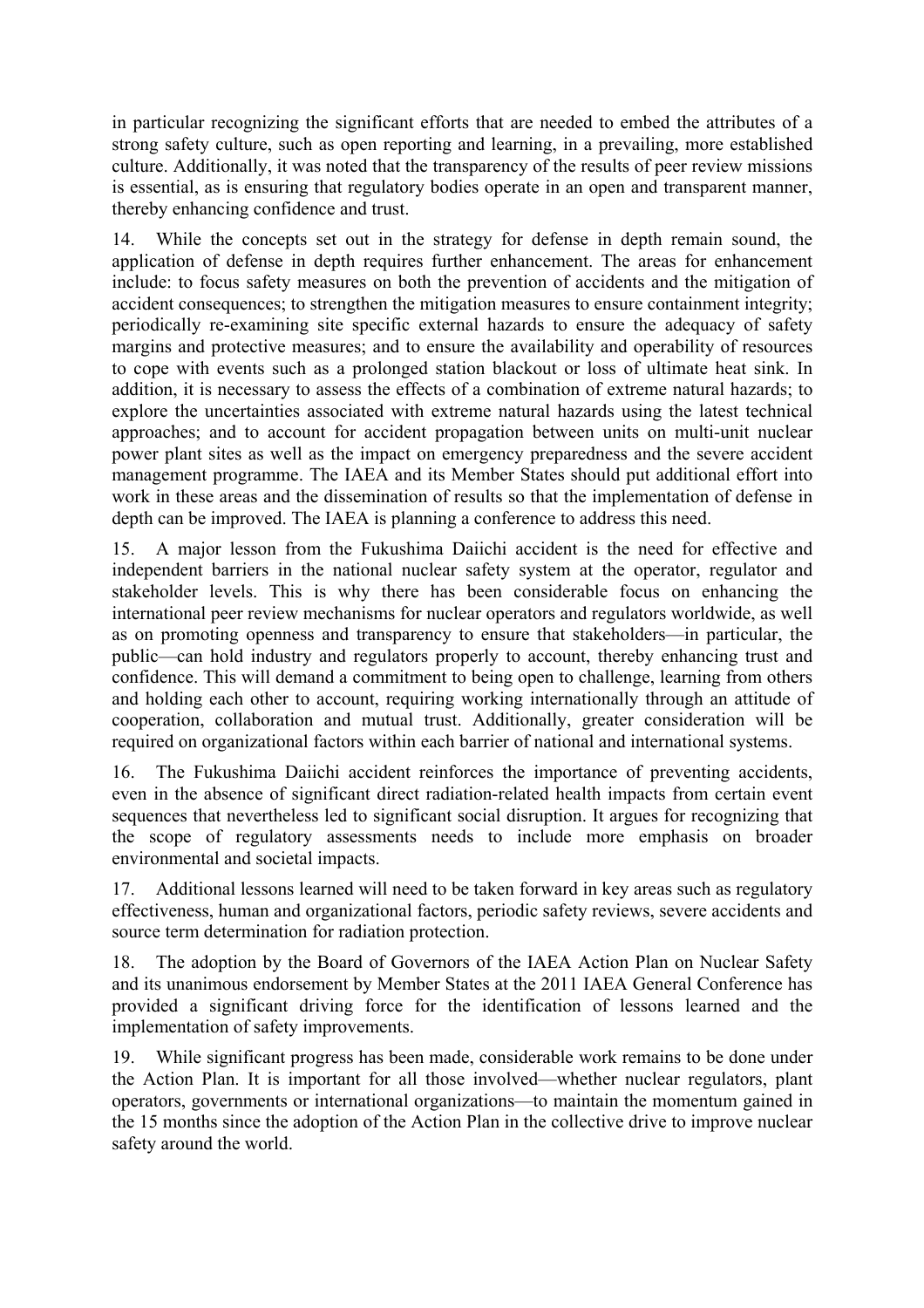20. All of this is based on a fundamental approach to nuclear safety, namely, that of continuous improvement—no matter how high the standards, the quest for improvement must never cease.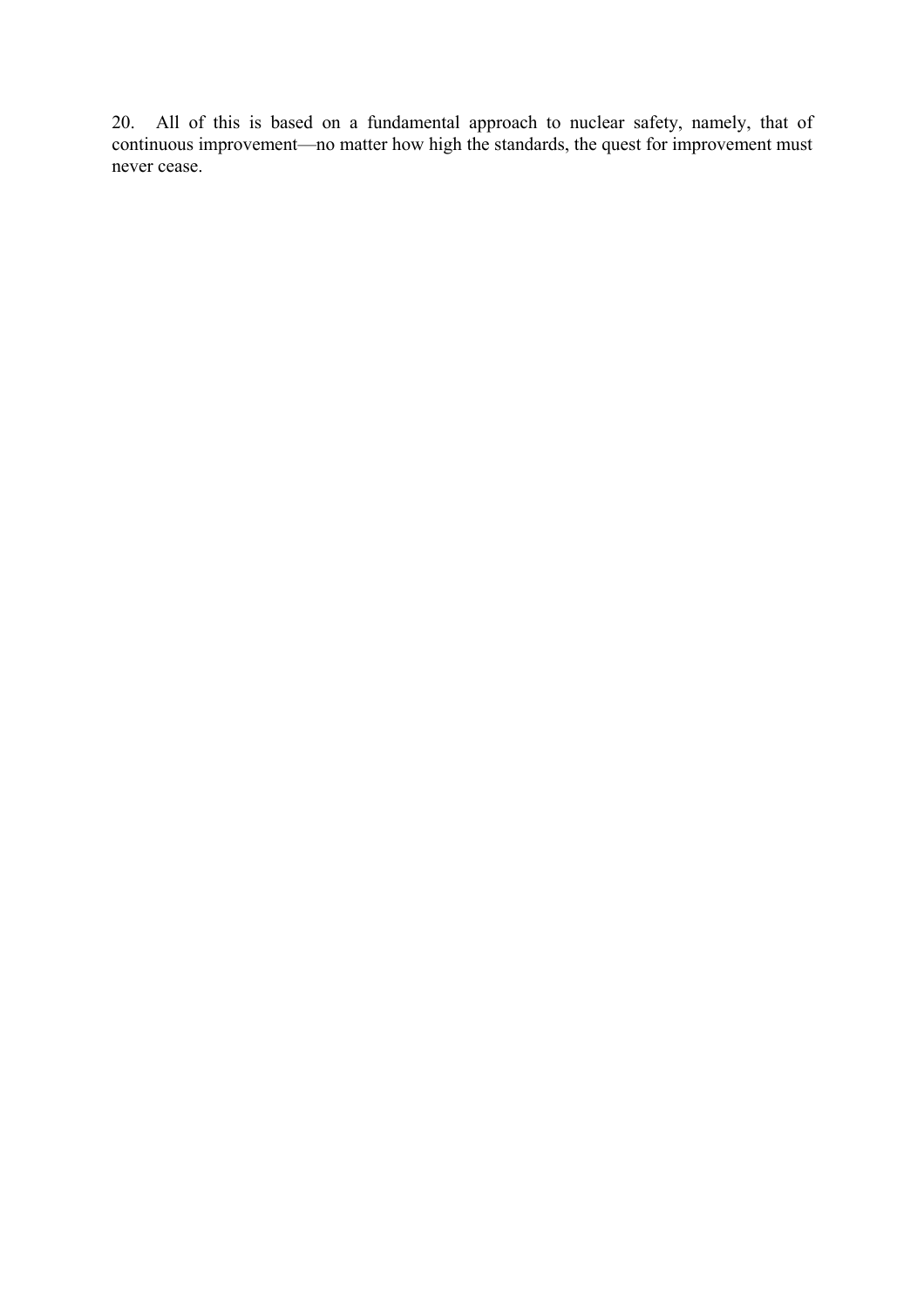#### **Working Session 2 Strengthening Nuclear Safety, Including Emergency Preparedness and Response, in the Light of the Accident at TEPCO's Fukushima Nuclear Power Stations**

1. The IAEA Action Plan on Nuclear Safety was adopted by the Board of Governors and endorsed by all Member States at the 55th regular session of the General Conference in September 2011. The ultimate goal of the Action Plan is to strengthen nuclear safety, emergency preparedness and radiation protection of people and the environment worldwide.

2. More than a year since its adoption, significant progress has been made on all 12 actions established in the Action Plan. Important activities have been and continue to be carried out in several key areas, such as assessing safety vulnerabilities of nuclear power plants; strengthening the IAEA's peer review services; reviewing and strengthening the IAEA safety standards; improving emergency preparedness and response capabilities; strengthening and maintaining capacity building; and enhancing and widening the scope of communication and information sharing with Member States, international organizations and the public. These activities have contributed to the enhancement of the global nuclear safety framework.

3. Several Member States are now actively preparing their own national nuclear safety action plan in order to implement the IAEA Action Plan. All Member States were encouraged to develop a national action plan, taking into account their national arrangements. The IAEA offers support to Member States for developing such plans based on the IAEA Action Plan.

4. Demand for IAEA peer review services remains high. These services have been strengthened since the Fukushima Daiichi accident, and the IAEA is continuously working with Member States to make further improvements. Numerous missions have been conducted in all areas of nuclear safety, including Operational Safety Review Team (OSART), Emergency Preparedness Review (EPREV), Integrated Regulatory Review Service (IRRS) and Design Safety Review Service (DSRS) missions. Transparency of the results of the peer review services is essential for enhancement of safety.

5. Significant progress on strengthening nuclear safety has been made by those Member States with nuclear power plants through 'stress tests' and the implementation of appropriate measures based on the findings of these tests. Virtually all Member States with nuclear power plants have conducted such stress tests.

6. A thorough review of the IAEA safety standards has been conducted, in particular of safety requirements applicable to nuclear power plants and the storage of spent fuel. While no deficiencies were identified in the safety requirements, consideration is being given to strengthening safety requirements in areas such as dealing with prolonged loss of power, properly identifying potential external hazards and ensuring safety under severe accident conditions.

7. One of the most effective actions to strengthen nuclear safety worldwide is for Member States to utilize the IAEA safety standards as broadly and effectively as possible in a consistent manner. The IAEA provides support and assistance in the implementation of IAEA safety standards through its peer review services in all safety areas.

8. The memorandum of understanding between the World Association of Nuclear Operators (WANO) and the IAEA calls for cooperation in several important areas, including coordinating the scheduling of IAEA OSART and WANO peer review missions, enhancing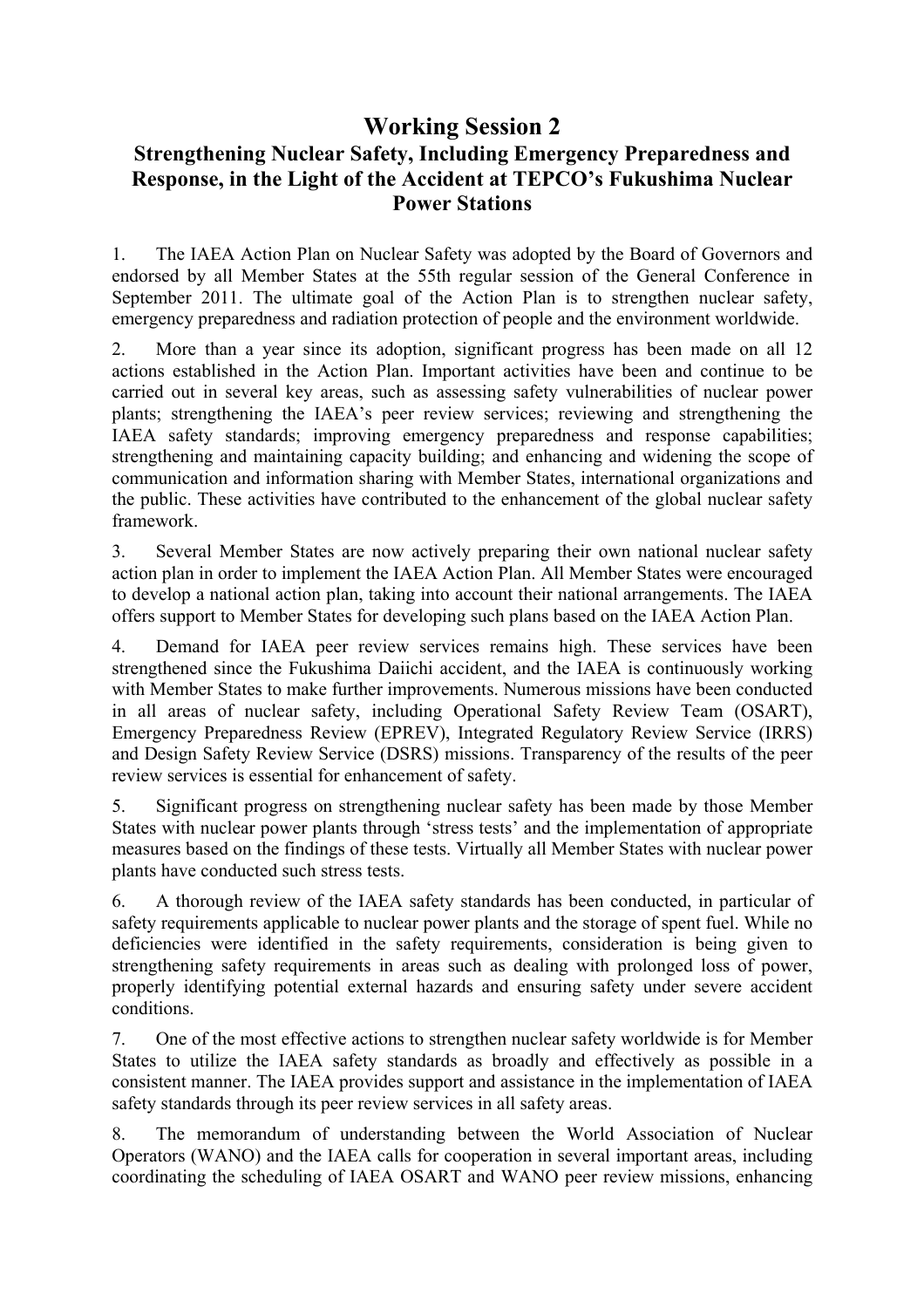the exchange of information, and collaborating in a serious event in a nuclear power plant or fuel cycle facility. It was reiterated that the responsibility for nuclear safety lies with each Member State and operating organization.

9. Sound preparedness for and effective response to any nuclear or radiological emergency is essential in order to avoid or minimize the impacts of such an event if one were to occur. The Fukushima Daiichi accident reinforced the importance of emergency preparedness and response at all levels—local, national and international.

10. The IAEA's role in response to a nuclear or radiological emergency was broadened to enable it to conduct analysis of emergency conditions, potential consequences and prognosis of possible scenarios, and to share this analysis with Member States. Further efforts are needed to implement this role with the support of Member States and utilizing the IAEA's Response and Assistance Network (RANET). To fulfill this function effectively, a broader scope of information should be provided to the IAEA in an emergency through pre-agreed information exchange procedures.

11. To further strengthen international assistance arrangements, RANET was enhanced with the preparation of new guidance on the roles and responsibilities of, and actions for, members of the network in preparing for, requesting and receiving assistance. A new functional area was proposed for providing assessments as well as advice to competent authorities on the on-site mitigation activities in an emergency at a nuclear facility. Member States were encouraged to register available national capabilities within RANET to further strengthen the network.

12. The EPREV peer review service was further strengthened by incorporating the lessons learned to date; as a result, more effective support and assistance is being provided to Member States. In 2012, the IAEA carried out eight EPREV missions, the largest number in a single year since this programme began. Member States, especially those with nuclear power plants, are encouraged to utilize this IAEA service, which allows for a complete appraisal of the national emergency preparedness and response arrangements and capabilities.

13. In line with the strategy recommended in the final report of the International Action Plan for Strengthening the International Preparedness and Response System for Nuclear and Radiological Emergencies, the Emergency Preparedness and Response Expert Group (EPREG) was established to advise the IAEA Secretariat on strategies to strengthen and sustain sound international preparedness for nuclear and radiological emergencies.

14. Continued support in the form of training events and exercises has been provided by the IAEA to Member States, to help them to strengthen their national emergency preparedness and response capacities. There is a need to continue such capacity building efforts at the national, regional and international levels. Member States were encouraged to conduct table top and field exercises using realistic scenarios.

15. The IAEA Secretariat and Member States have made progress on improving public information and enhancing transparency and communication during emergency situations. There is a need to ensure more effective communication to the public and all other stakeholders in order to regain public trust.

16. While significant progress has been made, a considerable amount of work remains to be done under the Action Plan to improve safety worldwide. Full and effective implementation of the Action Plan requires joint efforts and full commitment from the IAEA Secretariat, Member States and other stakeholders. Strengthening nuclear safety should always be considered a work in progress.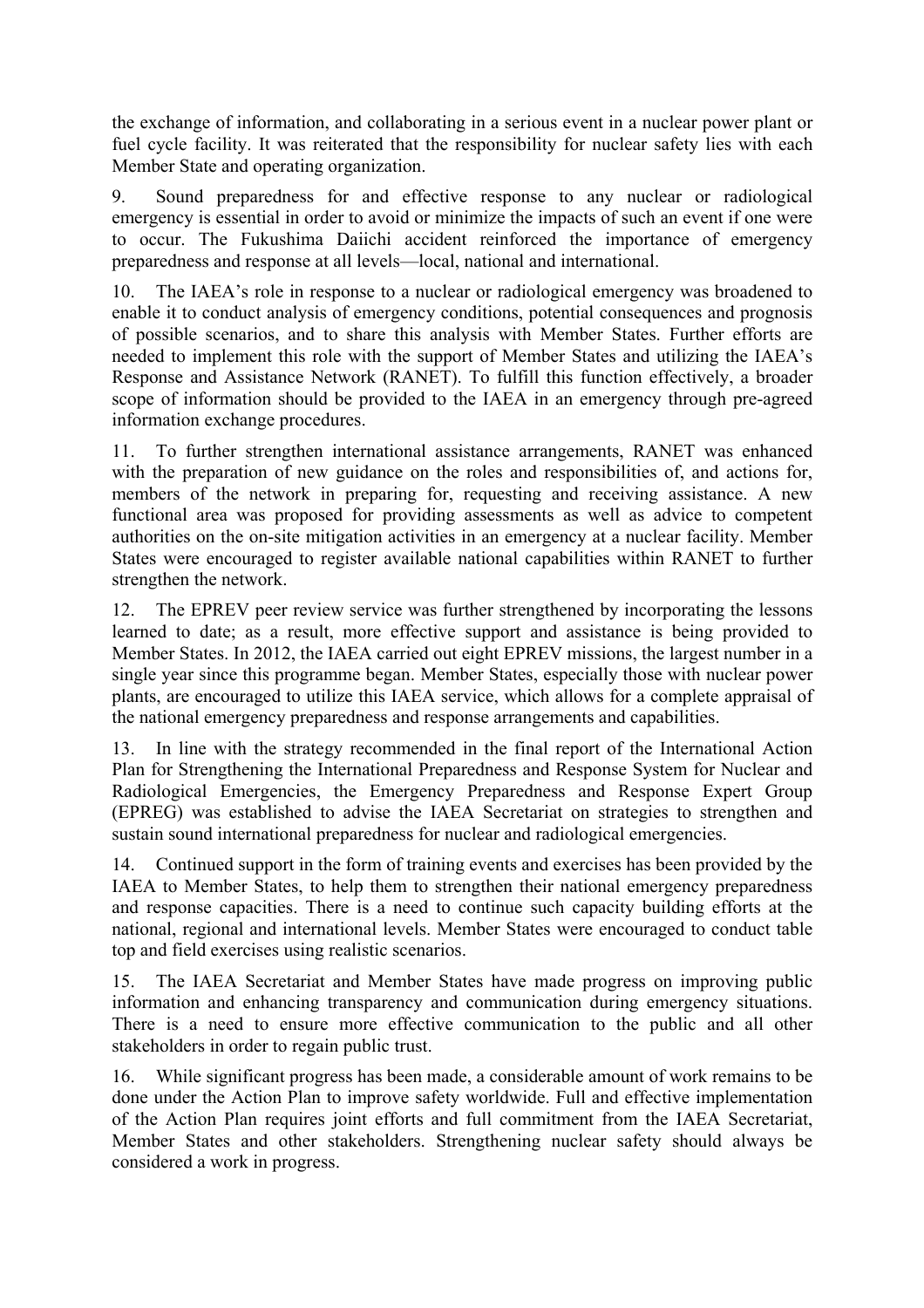17. The IAEA will continue to play a central role in strengthening the global nuclear safety framework, including the preparation of a comprehensive report on the Fukushima Daiichi accident, to be finalized in 2014.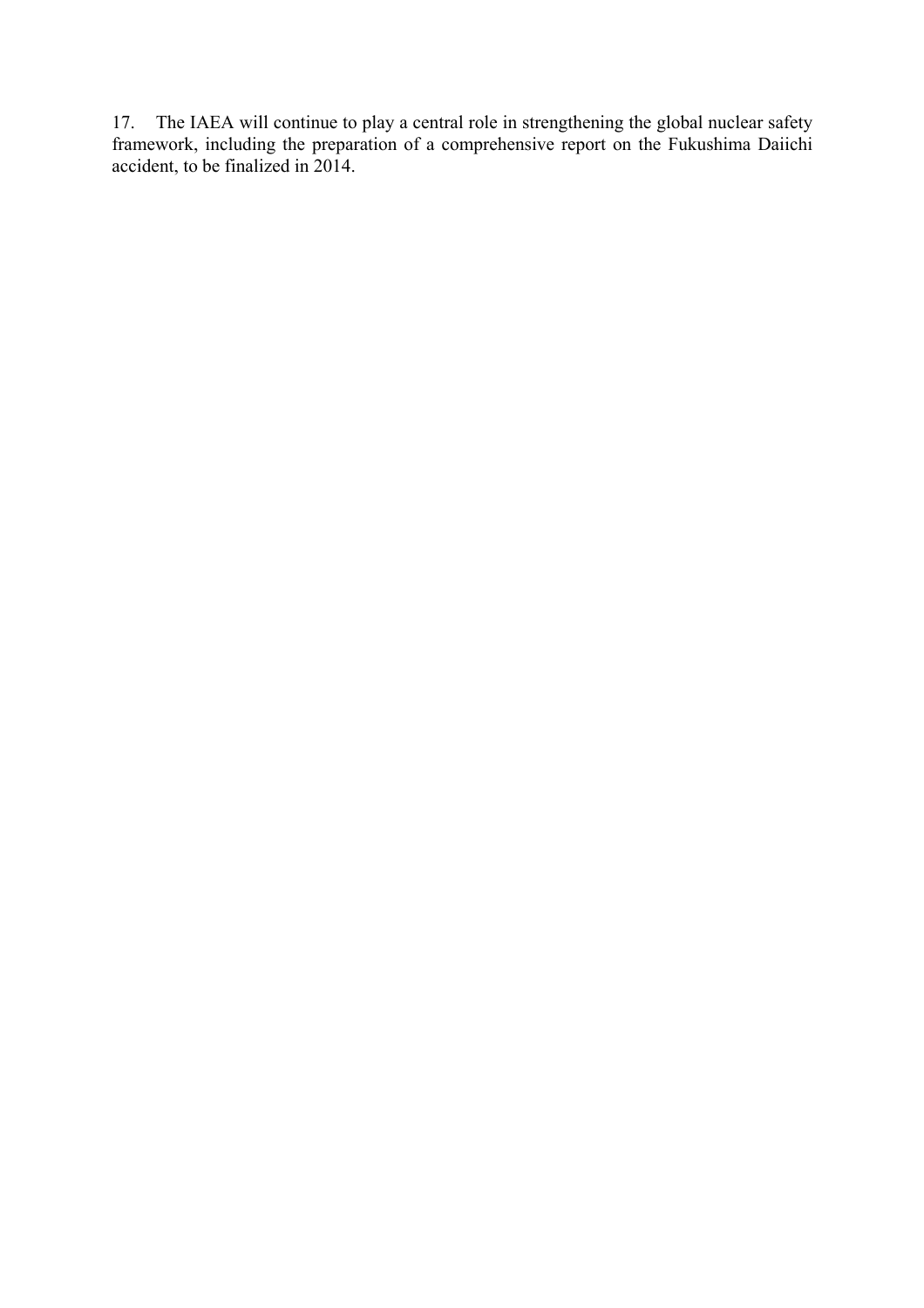### **Working Session 3 Protection of People and the Environment from Ionizing Radiation**

1. Significant progress has been made in the implementation of the Action Plan in the area of protection of people and the environment from ionizing radiation. This conference is an important opportunity to take stock of the lessons learned and the improvements made to date.

2. The radiological consequences of a nuclear or radiological emergency do not respect national boundaries; therefore, effective international cooperation is vital to ensure the protection of people from unplanned exposures to ionizing radiation.

3. In applying the concepts and principles of radiation protection during remediation and decommissioning after a nuclear or radiological emergency, realistic dose assessments, harmonized practical approaches, monitoring and characterization of the levels of radioactivity in the environment, and national and local guidance for affected citizens should be considered in the decision making process.

4. Radiation risk coefficients of potential health effects and limitations of epidemiological studies for attributing radiation effects following exposure to low doses of radiation need to be properly interpreted. An explanation of these limitations is essential for making clear the reasons why collective effective doses aggregated from small notional individual doses should not be used to attribute health effects to radiation exposure situations either retrospectively or prospectively.

5. The ultimate objective of remediation after a nuclear or radiological emergency is to reduce radiation exposure to the population from existing exposure situations and to improve the environment contaminated by radioactive substances, in order to realize the return of residents to their homes and livelihoods. To this end, Member States should have established policies and strategies for remediation of contaminated areas in place at an early stage of their nuclear programme, including for remediation of urban and rural areas for a wide range of environmental conditions. An effective remediation programme should address legal, socioeconomic and technological issues in line with IAEA safety standards and national requirements and guidelines.

6. For an effective transition from an emergency exposure situation to an existing exposure situation, and for remediation of affected areas, clear guidance should to be developed at the national level with the involvement of all stakeholders.

7. Many remediation actions will generate waste, which will impact the strategy chosen for implementation; in addition, this waste should be properly managed.

8. .It is important both to gather experiences and lessons learned worldwide in the remediation and decommissioning of nuclear facilities in the aftermath of nuclear or radiological emergencies and to disseminate this information through the IAEA and through cooperation with the international community. The lessons learned from these activities are expected to contribute to enhancing the safety and effectiveness of future remediation and decommissioning activities worldwide.

9. It is important to seek more efficient and effective technologies for optimizing remediation from the perspectives of safety, cost and time through R&D and demonstration projects.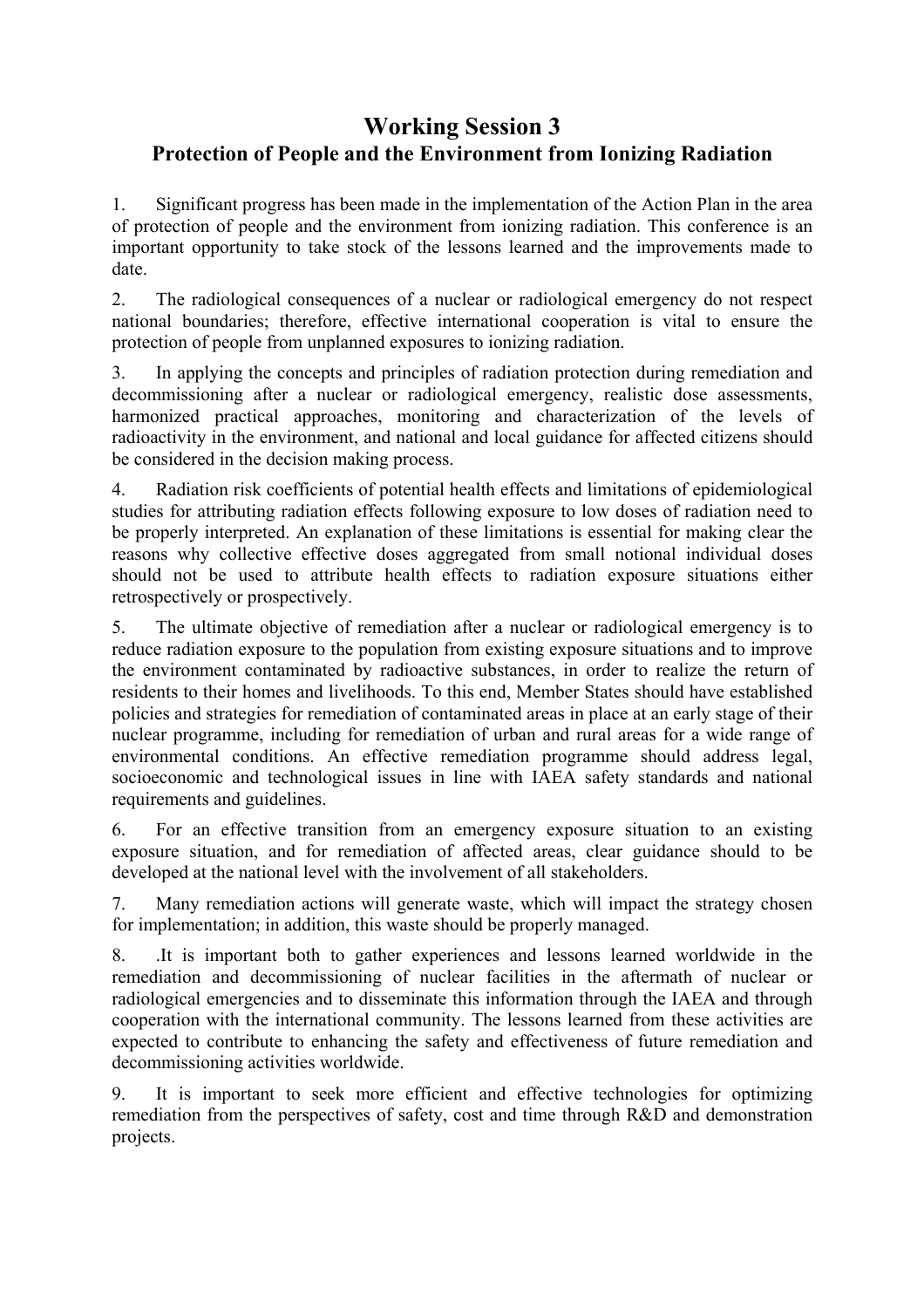10. It is important to increase Member States' competence in the selection and use of technologies for characterization and remediation of areas affected by a nuclear or radiological emergency. Member States were encouraged to share information on existing monitoring networks and programmes as well as past practices and experience with management of contaminated land from previous nuclear or radiological emergencies.

11. Strong coordination among all involved organizations—such as competent authorities and professionals in the areas of health, food safety, civil defence, radiation protection, environment, transport, commerce and customs—is required for effective implementation of remediation strategies after a nuclear or radiological emergency.

12. The efforts undertaken by Japan and the progress made in off-site remediation and waste management were acknowledged. Japan was encouraged to continue to share information on the results and status of the decommissioning of TEPCO's Fukushima Daiichi Nuclear Power Station, off-site remediation and waste management. It was noted that, at the request of the Government of Japan, the IAEA Secretariat organized a mission to support the remediation of radioactively contaminated areas off the site of TEPCO's Fukushima Daiichi Nuclear Power Station.

13. The IAEA Secretariat was encouraged to provide further assistance and support to Japan in the remediation of the large areas of land contaminated as a result of the Fukushima Daiichi accident. It was also deemed important to support Member States in developing their competence in the characterization and remediation of areas affected by nuclear or radiological emergencies.

14. The importance of international cooperation for assessing the human impact of radioactive releases by a nuclear accident was emphasized. In this regard, the work of the World Health Organization (WHO) for issuing reports on the preliminary dose estimation and on the preliminary health risk assessment from the Fukushima Daiichi accident was noted with appreciation. Appreciation was also expressed for the ongoing work by the United Nations Scientific Committee on the Effects of Atomic Radiation (UNSCEAR) on an assessment of the levels of individual exposure and radiation risks attributable to the accident. In this regard the presentation given by UNSCEAR was appreciated.

15. It is important to globally strengthen methods for monitoring food, including agricultural and fishery products, at every stage of production and distribution, to secure conformity with the reference values related to radioactive substances in food in affected regions.

16. The work of the IAEA Secretariat on a review of the generic criteria for radioactive material in food, animal feed and drinking water in cooperation with WHO and the Food and Agriculture Organization of the United Nations (FAO), including the Codex Alimentarius Commission, as well as other relevant international organizations, was noted with appreciation. The review will identify ways to clarify, harmonize and update, if appropriate, the existing guidance documents on contamination levels in food, animal feed and drinking water after nuclear or radiological incidents. The results of this review are expected to become available by the end of 2013.

17. Support was expressed for this work, which will identify ways to clarify, harmonize and update, if appropriate, the existing guidance documents on contamination reference levels in these items after a nuclear or radiological emergency. In this regard, presentations given by WHO and FAO were appreciated.

18. The IAEA was encouraged continue to review and to update the current strategies for monitoring people, with a special focus on children, as well as the environment and food, in